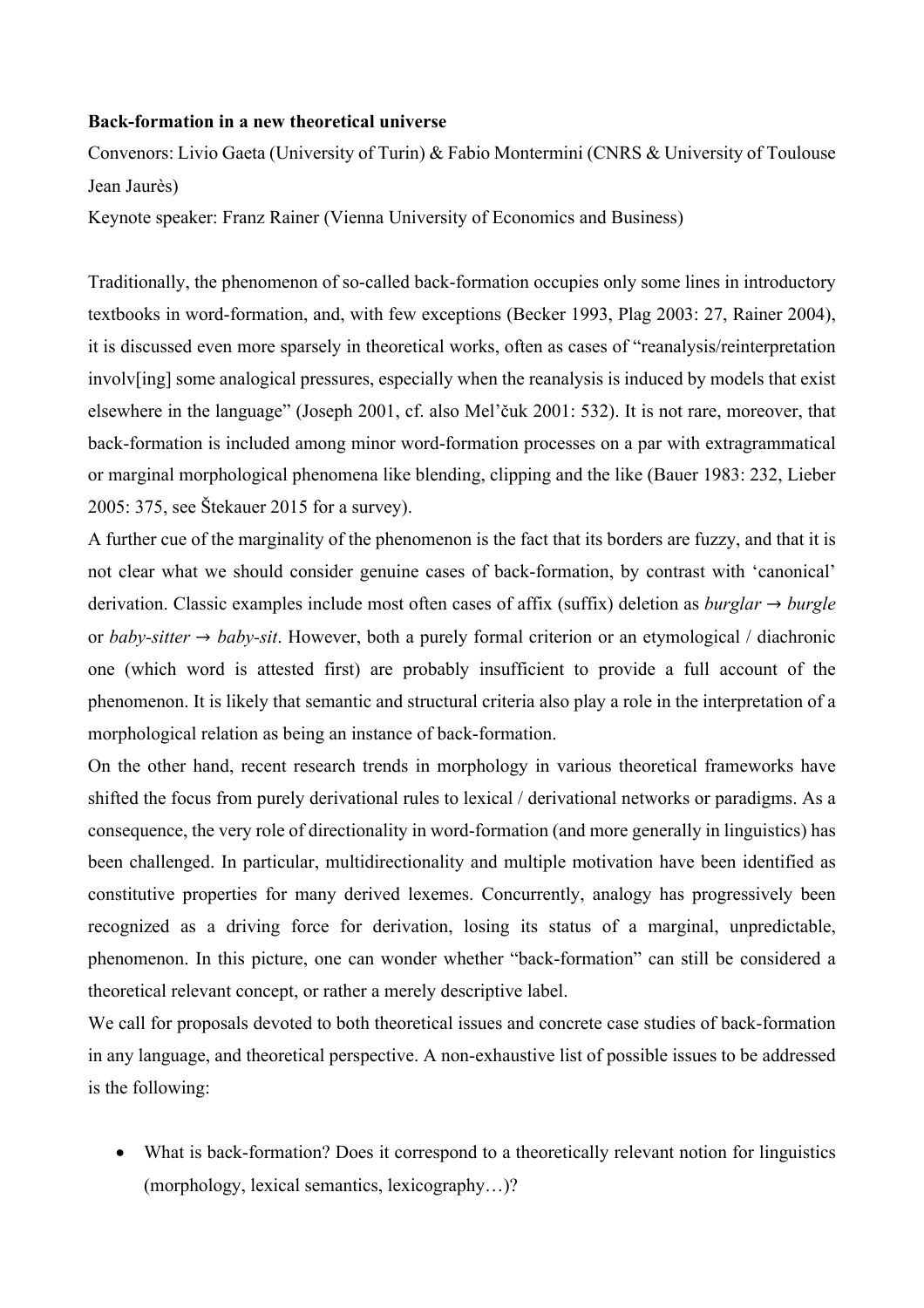- Is back-formation a well-defined set of phenomena? How to determine its borders and content?
- What are the properties of back-formation? What is its relation to subtraction, clipping and other similar phenomena?
- Should back-formation as a diachronic phenomenon be distinguished from back-derivation as a synchronic process on a par with other word-formation processes?
- Is back-formation a universal phenomenon or is it limited to a subset of languages (e.g. to agglutinating morphology)?
- Is back-formation limited to derivation, or should it include inflectional analogical phenomena (e.g. French *château<sub>sG</sub>* 'castle' from etymological *châteaux*<sub>PL</sub> 'castles'; Colloquial Italian *perplimere* 'to perplex' from the pseudo-past participle *perplesso* 'perplexed')?
- Are there cognitive / acquisitional cues that allow distinguishing back-formation from other morphological phenomena?
- What can corpus linguistics and more generally electronically available data-bases tell us with regard to the consistence and to the measurability (productivity, frequency, etc.) of backformation?

Abstracts couched in any theoretical framework are welcome on any topic relating to the above issues. Abstracts should not be longer than 500 words excluding references and should be submitted via Easychair at the following link: https://easychair.org/conferences/?conf=imm20bf. Deadline for submitting abstracts in anonymized form: January 31, 2022; notification of acceptance: May 15, 2022.

Scientific Committee Mark Aronoff Laurie Bauer Wolfgang U. Dressler Maria Grossmann Antonio Fábregas Bernard Fradin Brian Joseph Rochelle Lieber Elisa Mattiello Fiammetta Namer